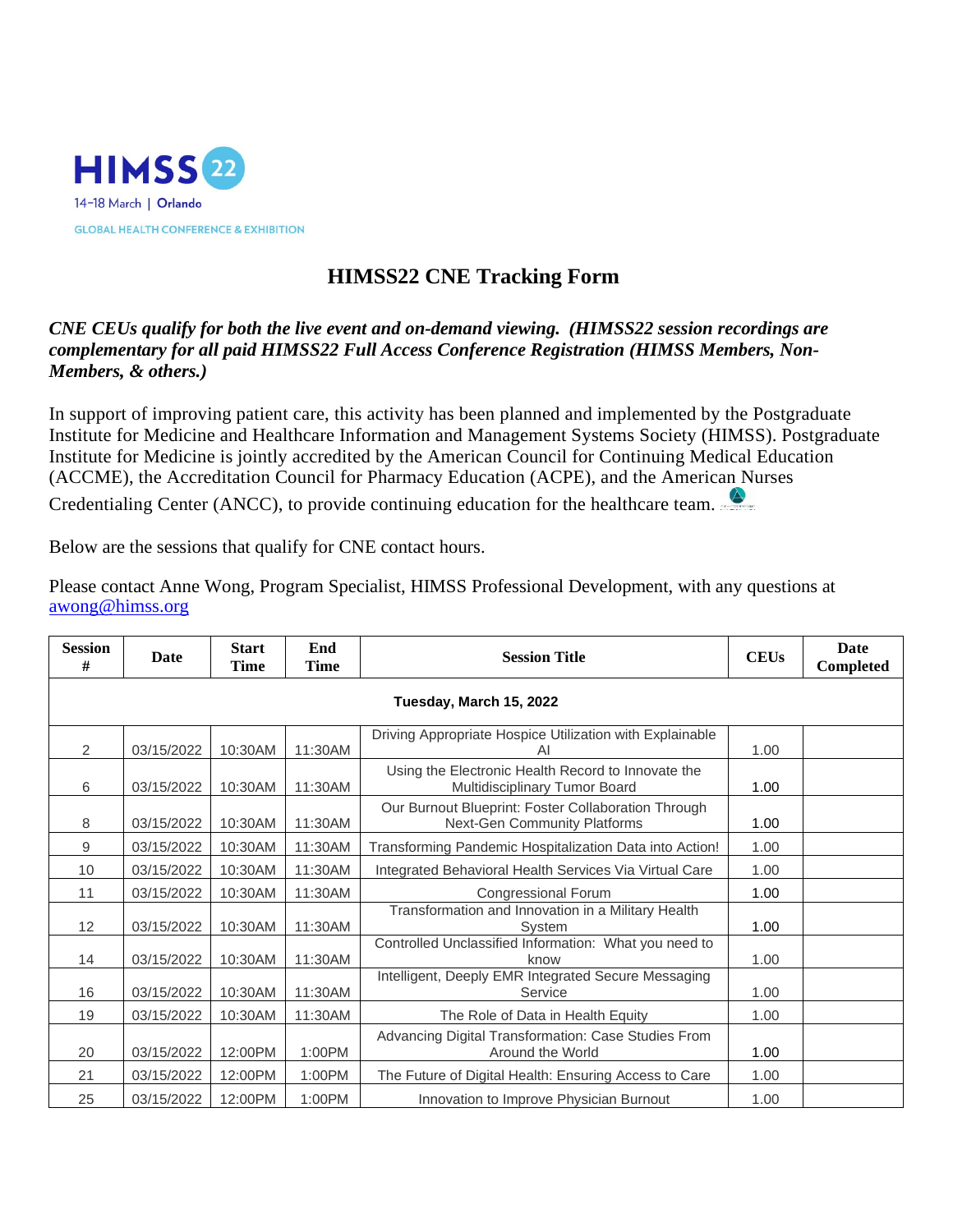|          |                          |                  |                  | Eliminating Pagers & the Future of Healthcare                                                                  |              |  |
|----------|--------------------------|------------------|------------------|----------------------------------------------------------------------------------------------------------------|--------------|--|
| 26       | 03/15/2022               | 12:00PM          | 1:00PM           | Communication                                                                                                  | 1.00         |  |
| 27       | 03/15/2022               | 12:00PM          | 1:00PM           | Eliminating Goals of Care Blindspots in New York State<br>Health Equity/SDOH: A Payer Perspective on Gravity & | 1.00         |  |
| 28       | 03/15/2022               | 12:00PM          | 1:00PM           | <b>FHIR</b>                                                                                                    | 1.00         |  |
| 29       | 03/15/2022               | 12:00PM          | 1:00PM           | RCE Updates on ONC TEFCA                                                                                       | 1.00         |  |
| 30       | 03/15/2022               | 10:30AM          | 11:30AM          | CMS Approach to Data Aggregation Concerns for<br><b>Shared Savings Program ACOs</b>                            | 1.00         |  |
| 32       | 03/15/2022               | 12:00PM          | 1:00PM           | Extending Statewide HIE Collaboration with ADT<br>Notifications                                                | 1.00         |  |
|          |                          |                  |                  | Data Information: Delivering Value to Inundated                                                                |              |  |
| 34       | 03/15/2022               | 12:00PM          | 1:00PM           | Providers                                                                                                      | 1.00         |  |
| 35       | 03/15/2022               | 12:00PM          | 1:00PM           | Hospitals of the Future: Design in a Digital World<br>The HIT Workforce: Finding success through               | 1.00         |  |
| 36       | 03/15/2022               | 12:00PM          | 1:00PM           | connections                                                                                                    | 1.00         |  |
| 37       | 03/15/2022               | 12:00PM          | 1:00PM           | Jump-Start Health System Innovation With Design<br>Thinking                                                    | 1.00         |  |
|          |                          |                  |                  | European Health Data Space: From Vision to                                                                     |              |  |
| 38       | 03/15/2022               | 1:30PM           | 2:30PM           | Implementation and Impact                                                                                      | 1.00         |  |
| 42       | 03/15/2022               | 1:30PM           | 2:30PM           | Septic Patient Outcomes: A Plan for Continued<br>Improvement                                                   | 1.00         |  |
| 44       | 03/15/2022               | 1:30PM           | 2:30PM           | Leaders Lead: Building a Culture of Honor in Your<br>Workplace                                                 | 1.00         |  |
|          |                          |                  |                  | Reduce Controlled Substance Prescriptions Via                                                                  |              |  |
| 45<br>46 | 03/15/2022               | 1:30PM           | 2:30PM           | Dashboard Tool<br><b>ONC Town Hall</b>                                                                         | 1.00         |  |
|          | 03/15/2022               | 1:30PM           | 2:30PM           | Do Accountable Care Organizations Create Value?                                                                | 1.00         |  |
| 47       | 03/15/2022               | 1:30PM           | 2:30PM           | Hype or Hope                                                                                                   | 1.00         |  |
| 48       | 03/15/2022               | 1:30PM           | 2:30PM           | UDI Data Capture Boosts Savings, Efficiency and<br><b>Patient Care</b>                                         | 1.00         |  |
|          |                          |                  |                  | Better Immunization Error Data Handling through<br>Partnerships                                                |              |  |
| 49<br>50 | 03/15/2022<br>03/15/2022 | 1:30PM<br>1:30PM | 2:30PM<br>2:30PM | Demystifying Deep Learning and Neural Networks                                                                 | 1.00<br>1.00 |  |
|          |                          |                  |                  | Digital Maturity: Germany's Benchmark-Setting National                                                         |              |  |
| 51       | 03/15/2022               | 1:30PM           | 2:30PM           | <b>Hospital Assessment</b>                                                                                     | 1.00         |  |
| 53       | 03/15/2022               | 1:30PM           | 2:30PM           | Safety Dance: Journey to Stage 6 and Beyond!                                                                   | 1.00         |  |
| 54       | 03/15/2022               | 1:30PM           | 2:30PM           | The Power of Storytelling: Make Your Audience the<br>Hero                                                      | 1.00         |  |
| 55       | 03/15/2022               | 1:30PM           | 2:30PM           | Using Explainable AI to Mitigate SDoH Contributors to<br><b>Risk</b>                                           | 1.00         |  |
| 57       | 03/15/2022               | 3:00PM           | 4:00PM           | Roadmap to Cyber Operations Plan Development                                                                   | 1.00         |  |
| 60       | 03/15/2022               | 3:00PM           | 3:30PM           | Aligning Incentives Across Healthcare Providers In Your<br>Comm                                                | 0.50         |  |
| 62       | 03/15/2022               | 3:00PM           | 4:00PM           | Supporting Digital Innovation in Academic Medicine                                                             | 1.00         |  |
| 64       | 03/15/2022               | 3:00PM           | 4:00PM           | Mapping Technology Improves Efficiency in 2 Large<br>Hospitals                                                 | 1.00         |  |
| 65       | 03/15/2022               | 3:00PM           | 4:00PM           | Emerging Approaches to Enterprise Knowledge and<br><b>Clinical Task Management</b>                             | 1.00         |  |
|          |                          |                  |                  | What's Next With the Public Health Data Modernization                                                          |              |  |
| 66       | 03/15/2022               | 3:00PM           | 4:00PM           | Initiative?                                                                                                    | 1.00         |  |
| 67       | 03/15/2022               | 3:00PM           | 4:00PM           | How HL7 Da Vinci Measures Quality & Reduces Burden                                                             | 1.00         |  |
| 68       | 03/15/2022               | 3:00PM           | 4:00PM           | Unlock Private Healthcare Data<br>Reducing Nursing Documentation Burden in a Time of                           | 1.00         |  |
| 70       | 03/15/2022               | 3:00PM           | 4:00PM           | Crisis                                                                                                         | 1.00         |  |
| 71       | 03/15/2022               | 3:00PM           | 4:00PM           | Using AI to Monitor Quality in Telemedicine Visits                                                             | 1.00         |  |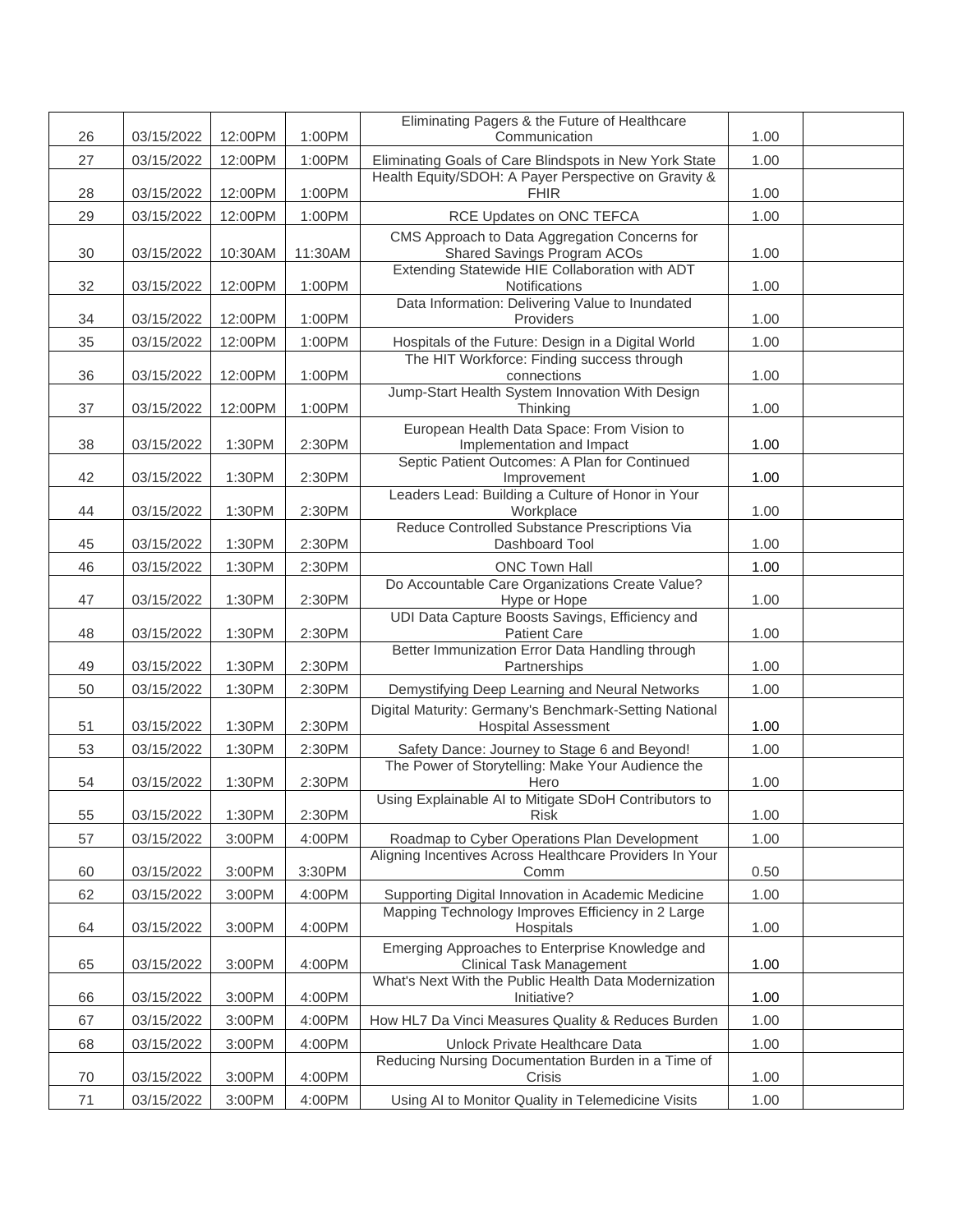| 72              | 03/15/2022 | 3:00PM  | 3:30PM  | MERIT: Applying Al/ML to predict warfighter readiness                                     | 0.50 |  |
|-----------------|------------|---------|---------|-------------------------------------------------------------------------------------------|------|--|
| 73              | 03/15/2022 | 3:00PM  | 4:00PM  | Artificial Unintelligence (AU): When Data and Analytics<br>Go Wrong                       | 1.00 |  |
| 74              | 03/15/2022 | 4:15PM  | 5:15PM  | Making a Case for Evidence-based Al                                                       | 1.00 |  |
| 75              | 03/15/2022 | 4:15PM  | 5:15PM  | Improving Community Outcomes with Geospatial<br>Analysis                                  | 1.00 |  |
| 76              | 03/15/2022 | 4:15PM  | 5:15PM  | Reimagining Healthcare: Abu Dhabi's Digital<br>Transformation                             | 1.00 |  |
| $77$            | 03/15/2022 | 4:15PM  | 5:15PM  | Driving Clinician Digital Experience with IT<br>Transformation                            | 1.00 |  |
| 78              | 03/15/2022 | 4:15PM  | 5:15PM  | How COVID-19 Reshaped Emergency Care?                                                     | 1.00 |  |
| 79              | 03/15/2022 | 4:15PM  | 5:15PM  | Lessons Learned from Launching a Virtual Nursing Unit                                     | 1.00 |  |
| 80              | 03/15/2022 | 4:15PM  | 5:15PM  | How Automation Can Improve the Patient Financial<br>Experience                            | 1.00 |  |
| 81              | 03/15/2022 | 4:15PM  | 5:15PM  | Population Health Analytics: Moving the Needle in a<br>Pandemic                           | 1.00 |  |
| 82              | 03/15/2022 | 4:15PM  | 5:15PM  | The Trust Factor: Privacy Framework Adoption in<br>Healthcare                             | 1.00 |  |
| 83              | 03/15/2022 | 4:15PM  | 5:15PM  | Connected Care - Access, Capacity and Quality in a<br>Pandemic                            | 1.00 |  |
| 84              | 03/15/2022 | 4:15PM  | 5:15PM  | Governing Interoperability                                                                | 1.00 |  |
| 85              | 03/15/2022 | 4:15PM  | 5:15PM  | Five Ways to Digitally Transform Your Organization                                        | 1.00 |  |
| 86              | 03/15/2022 | 4:15PM  | 5:15PM  | Accelerating Innovation With Automated Privacy Proof                                      | 1.00 |  |
| 88              | 03/15/2022 | 4:15PM  | 5:15PM  | Locomotion and Simulator Sickness in Virtual Reality                                      | 1.00 |  |
| 89              | 03/15/2022 | 4:15PM  | 5:15PM  | Lessons Learned from Launching a Virtual Nursing Unit                                     | 1.00 |  |
| 90              | 03/15/2022 | 4:15PM  | 5:15PM  | Revenue Recovery, Health IT and Social Security<br>Disability                             | 1.00 |  |
| 91              | 03/15/2022 | 4:15PM  | 5:15PM  | Advancements in Measuring Interoperability                                                | 1.00 |  |
| HA1             | 03/15/2022 | 10:30AM | 11:30AM | Mobilizing a Workforce for the Digital Present and<br>Future                              | 1.00 |  |
| HA <sub>2</sub> | 03/15/2022 | 12:00PM | 1:00PM  | Reducing Bias in AI technology                                                            | 1.00 |  |
| HA <sub>3</sub> | 03/15/2022 | 1:30PM  | 2:30PM  | Flipping the Script: Designing with Humans                                                | 1.00 |  |
| HA4             | 03/15/2022 | 3:00PM  | 4:00PM  | Seniors Can Do mHealth Apps! Tale of Inclusivity,<br>Innovation                           | 1.00 |  |
| HA <sub>5</sub> | 03/15/2022 | 4:15PM  | 5:15PM  | The journey to HIMSS INFRAM Level 6                                                       | 1.00 |  |
|                 |            |         |         | Wednesday, March 16, 2022                                                                 |      |  |
| 94              | 03/16/2022 | 10:00AM | 11:00AM | Ethics and Green IT: Tailoring Digital Maturity to<br>European Values                     | 1.00 |  |
| 95              | 03/16/2022 | 10:00AM | 11:00AM | Making Clinical Data More Trusted: Validation<br>Frameworks                               | 1.00 |  |
| 98              | 03/16/2022 | 10:00AM | 11:00AM | Saving Lives with the NEWS Algorithm: Using Early<br>Detection and Rapid Response         | 1.00 |  |
| 99              | 03/16/2022 | 10:00AM | 11:00AM | Hospital at Home - Why Now?                                                               | 1.00 |  |
| 100             | 03/16/2022 | 10:00AM | 11:00AM | Demystifying Cloud Services Through Next-Gen<br><b>Professional Development Platforms</b> | 1.00 |  |
| 101             | 03/16/2022 | 10:00AM | 11:00AM | Data Science for Understanding Medical Product<br>Shortages                               | 1.00 |  |
| 102             | 03/16/2022 | 10:00AM | 11:00AM | Helping Families Navigate the Financial Side of Care                                      | 1.00 |  |
| 103             | 03/16/2022 | 10:00AM | 11:00AM | The Future of State Health Innovation                                                     | 1.00 |  |
| 104             | 03/16/2022 | 10:00AM | 11:00AM | Experiencing, Enhancing and Evolving the Federal EHR                                      | 1.00 |  |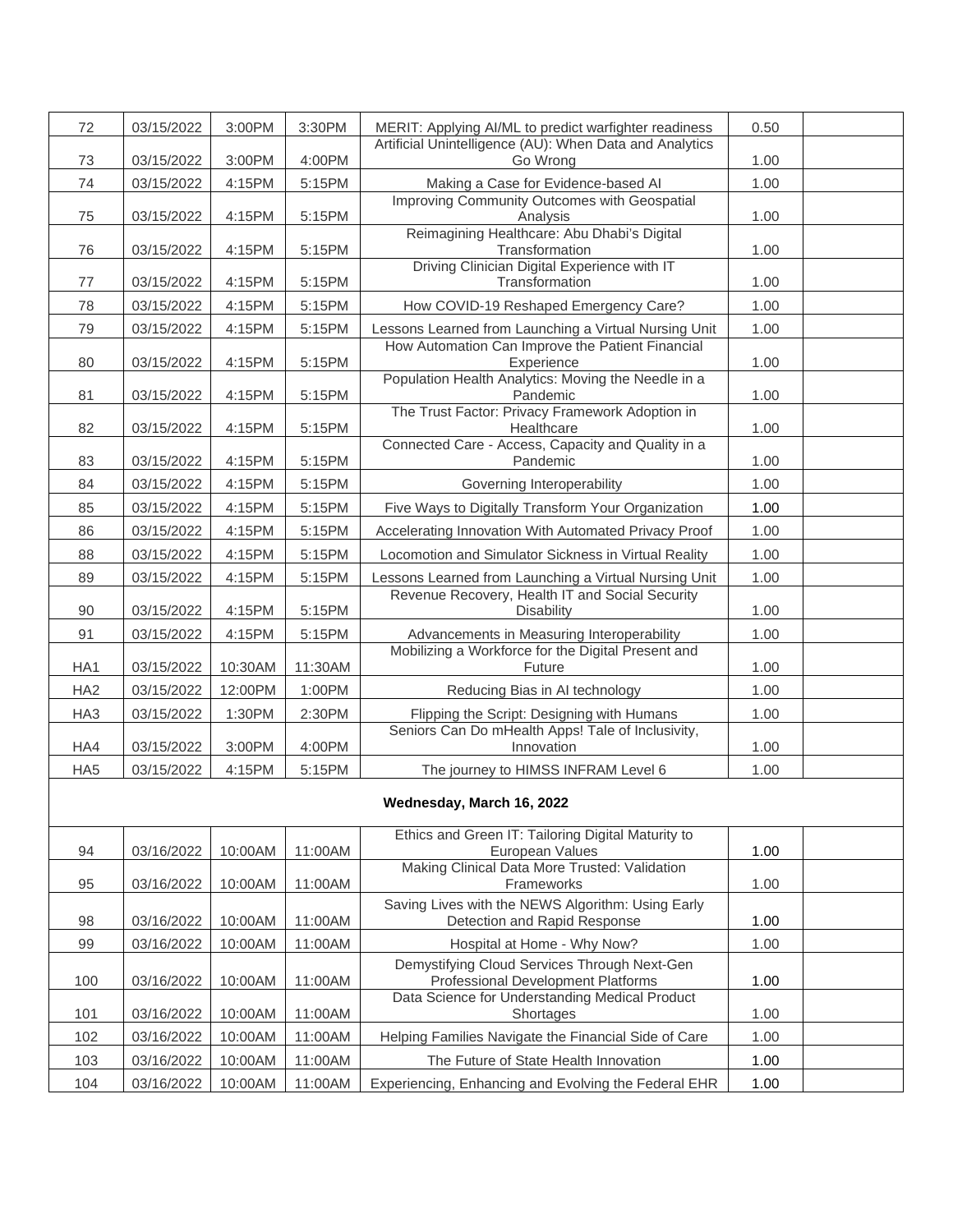|     |            |         |         | Improving Quality and Reducing Bloat in Physician                                                           |      |  |
|-----|------------|---------|---------|-------------------------------------------------------------------------------------------------------------|------|--|
| 105 | 03/16/2022 | 10:00AM | 11:00AM | <b>Notes</b><br>Managing Cyber Risk During Transformative Business                                          | 1.00 |  |
| 106 | 03/16/2022 | 10:00AM | 11:00AM | Change                                                                                                      | 1.00 |  |
|     |            |         |         | Real-world Solutions to Strengthening the Digital Health                                                    |      |  |
| 107 | 03/16/2022 | 10:00AM | 11:00AM | Workforce<br>Payer-to-Payer Data Exchange: Get Health Data to                                               | 1.00 |  |
| 108 | 03/16/2022 | 10:00AM | 11:00AM | Patients                                                                                                    | 1.00 |  |
| 109 | 03/16/2022 | 10:00AM | 11:00AM | Digitally Speeding Up Ontario's Public Health System<br>Renewal                                             | 1.00 |  |
|     |            |         |         | Real Integration-Creating a Medical Device Integration                                                      |      |  |
| 110 | 03/16/2022 | 10:00AM | 11:00AM | Team                                                                                                        | 1.00 |  |
| 111 | 03/16/2022 | 10:00AM | 11:00AM | SDOs collaborating on global effort on the IPS                                                              | 1.00 |  |
| 112 | 03/16/2022 | 11:30AM | 12:30PM | Building an Innovation-Rich Health Ecosystem at<br>National Level                                           | 1.00 |  |
|     |            |         |         | Secure Healthcare Delivery with Intelligent Purple                                                          |      |  |
| 113 | 03/16/2022 | 11:30AM | 12:30PM | Teaming                                                                                                     | 1.00 |  |
| 116 | 03/16/2022 | 11:30AM | 12:00PM | Harmonizing an Integrated Tele-Health Initiative for<br>Country                                             | 0.50 |  |
|     |            |         |         | Ballad Health's Hospital at Home: Impact on value-                                                          |      |  |
| 117 | 03/16/2022 | 11:30AM | 12:30PM | based care                                                                                                  | 1.00 |  |
| 118 | 03/16/2022 | 11:30AM | 12:30PM | Study: UVC light reducing pathogens on clinical<br>workstations                                             | 1.00 |  |
|     |            |         |         | Building a Data Science Center of Excellence: Lessons                                                       |      |  |
| 119 | 03/16/2022 | 11:30AM | 12:30PM | Learnt                                                                                                      | 1.00 |  |
| 120 | 03/16/2022 | 11:30AM | 12:30PM | Digital Connectivity as a Social Determinant of Health<br>The Dawn of Digital Health: Coding, Coverage, and | 1.00 |  |
| 121 | 03/16/2022 | 11:30AM | 12:30PM | Payment                                                                                                     | 1.00 |  |
|     |            |         |         | Policy Update from the Office of the National                                                               |      |  |
| 122 | 03/16/2022 | 11:30AM | 12:30PM | Coordinator for Health IT (ONC)                                                                             | 1.00 |  |
| 123 | 03/16/2022 | 11:30AM | 12:30PM | Dispelling the Misconceptions Hindering HIE Evolution                                                       | 1.00 |  |
| 124 | 03/16/2022 | 11:30AM | 12:30PM | Advance Care Planning Hits the 21st Century with FHIR                                                       | 1.00 |  |
| 126 | 03/16/2022 | 11:30AM | 12:30PM | MIPS Value Pathways Are Here: Specialists Get Ready                                                         | 1.00 |  |
| 127 | 03/16/2022 | 11:30AM | 12:30PM | Journey into an Engagement Strategy for Reducing<br><b>EHR Burden</b>                                       | 1.00 |  |
| 128 | 03/16/2022 | 11:30AM | 12:30PM | COVID Pass and Prescreen: 1 Year of Use and Growth                                                          | 1.00 |  |
| 129 | 03/16/2022 | 11:30AM | 12:30PM | From Cloud Migration to Thriving Data Marketplace                                                           | 1.00 |  |
| 130 | 03/16/2022 | 1:00PM  | 2:00PM  | Al and a Physician-Forward Strategy Improve Quality<br><b>Metrics</b>                                       | 1.00 |  |
| 134 | 03/16/2022 | 1:00PM  | 2:00PM  | High Utilizer Care Plan Program                                                                             | 1.00 |  |
| 135 | 03/16/2022 | 1:00PM  | 2:00PM  | Hospital at Home: Building a Virtual Hospital                                                               | 1.00 |  |
| 136 | 03/16/2022 | 1:00PM  | 2:00PM  | How Implicit Bias Affects AI in Healthcare                                                                  | 1.00 |  |
| 137 | 03/16/2022 | 1:00PM  | 2:00PM  | Integrating Sensor Generated Data into Cloud Platforms                                                      | 1.00 |  |
| 138 | 03/16/2022 | 1:00PM  | 2:00PM  | Evaluation of Value: Understanding Mental Health<br>Integration                                             | 1.00 |  |
|     |            |         |         | ML Predictive Models of Post-Acute Sequelae of                                                              |      |  |
| 139 | 03/16/2022 | 1:00PM  | 1:30PM  | COVID-19<br>HIE Interoperability-The Importance of Data                                                     | 0.50 |  |
| 141 | 03/16/2022 | 1:00PM  | 2:00PM  | Standardization                                                                                             | 1.00 |  |
| 142 | 03/16/2022 | 1:00PM  | 2:00PM  | How to Build a Medical Device Security Program                                                              | 1.00 |  |
| 144 | 03/16/2022 | 1:00PM  | 2:00PM  | Beyond InterOp Compliance: Leverage the Patient-<br>Access API                                              | 1.00 |  |
| 145 | 03/16/2022 | 1:00PM  | 1:30PM  | Focus Care Teams and Patient Experience on What<br><b>Matters Most</b>                                      | 0.50 |  |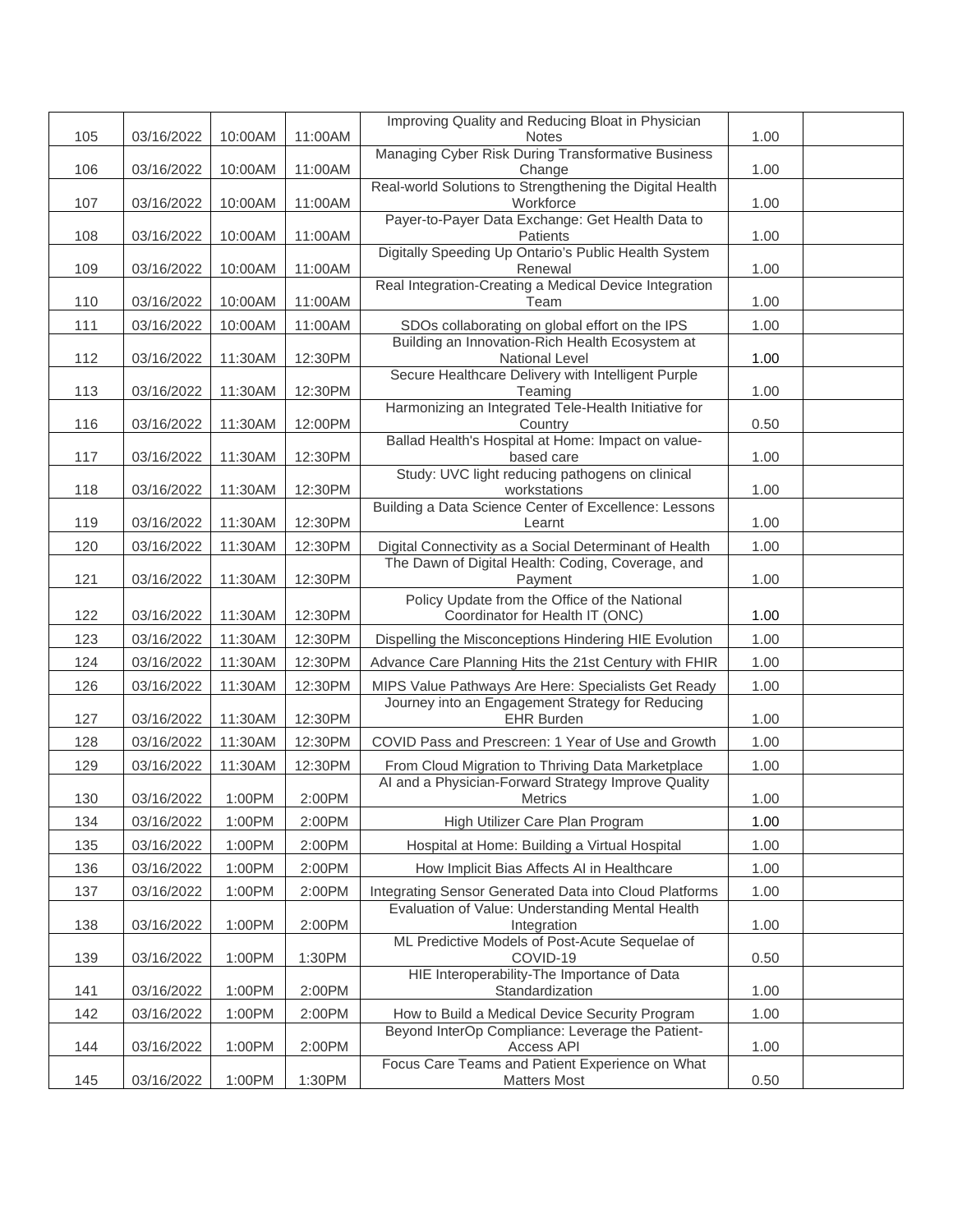|                  |            |         |         | Datasets as Assets: Secure and compliant valuation                                          |      |  |
|------------------|------------|---------|---------|---------------------------------------------------------------------------------------------|------|--|
| 146              | 03/16/2022 | 1:00PM  | 2:00PM  | methods                                                                                     | 1.00 |  |
| 147              | 03/16/2022 | 1:00PM  | 2:00PM  | Diversity and Inclusion in Clinical Trials                                                  | 1.00 |  |
| 148              | 03/16/2022 | 2:30PM  | 3:30PM  | Al Drives Smart Med Data Migration for EHR<br>Consolidation                                 | 1.00 |  |
| 149              | 03/16/2022 | 2:30PM  | 3:30PM  | Utilizing AR to Visualize Mass Amounts of Data<br>Efficiently                               | 1.00 |  |
| 152              | 03/16/2022 | 2:30PM  | 3:30PM  | Key Building Blocks of the Cloud Strategy                                                   | 1.00 |  |
| 153              | 03/16/2022 | 2:30PM  | 3:30PM  | Advancing Consumer Directed Health Information                                              | 1.00 |  |
| 154              | 03/16/2022 | 2:30PM  | 3:30PM  | Have pandemic response tools worked? Evidence from<br>the field                             | 1.00 |  |
| 155              | 03/16/2022 | 2:30PM  | 3:30PM  | Data Access for Student Health (D.A.S.H.)                                                   | 1.00 |  |
| 156              | 03/16/2022 | 2:30PM  | 3:30PM  | Next Gen Public Health: The Future of Patient<br>Engagement!                                | 1.00 |  |
| 157              | 03/16/2022 | 2:30PM  | 3:30PM  | The Future of Virtual Care in the US and Around the<br>Globe                                | 1.00 |  |
| 158              | 03/16/2022 | 2:30PM  | 3:30PM  | Navigating the Evolving Challenges that Persist Among<br><b>Federal Privacy Regulations</b> | 1.00 |  |
| 159              | 03/16/2022 | 2:30PM  | 3:30PM  | How eHealth Exchange Increased Data Quality &<br>Usability                                  | 1.00 |  |
| 160              | 03/16/2022 | 2:30PM  | 3:30PM  | Healthcare - Post-COVID's most lucrative Cyber target                                       | 1.00 |  |
| 161              | 03/16/2022 | 2:30PM  | 3:30PM  | FHIR is the Future of Healthcare, But Payers Need More                                      | 1.00 |  |
| 162              | 03/16/2022 | 2:30PM  | 3:30PM  | Optimal Care Team Workflows: Standardizing Improves<br>Outcomes                             | 1.00 |  |
| 163              | 03/16/2022 | 2:30PM  | 3:30PM  | Smart & Connected Hospital Strategic Care Transition                                        | 1.00 |  |
| 164              | 03/16/2022 | 2:30PM  | 3:30PM  | The Interdisciplinary Population Health Analytics<br>Workforce                              | 1.00 |  |
| 166              | 03/16/2022 | 4:00PM  | 5:00PM  | Algorithm Governance: Guidelines and a case study                                           | 1.00 |  |
| 167              | 03/16/2022 | 4:00PM  | 5:00PM  | Leverage Machine Learning for Staffing Optimization                                         | 1.00 |  |
| 170              | 03/16/2022 | 4:00PM  | 5:00PM  | Perioperative Transformation: Patient Focused<br>Healthcare                                 | 1.00 |  |
| 171              | 03/16/2022 | 4:00PM  | 5:00PM  | Scaling a National Emergency Medicine Telehealth<br>Service                                 | 1.00 |  |
| 172              | 03/16/2022 | 4:00PM  | 4:30PM  | Adapted training for improving health and quality of life                                   | 0.50 |  |
| 174              | 03/16/2022 | 4:00PM  | 5:00PM  | Knocking on Digital's Front Door                                                            | 1.00 |  |
| 175              | 03/16/2022 | 4:00PM  | 5:00PM  | A Hospital at Home Program Raised Patient Satisfaction                                      | 1.00 |  |
| 176              | 03/16/2022 | 4:00PM  | 5:00PM  | VA EHRM: Transforming Health Care and Modernizing<br>Technologies                           | 1.00 |  |
| 178              | 03/16/2022 | 4:00PM  | 5:00PM  | Security and Data Privacy: How a Privacy Framework<br>Can Help                              | 1.00 |  |
| 180              | 03/16/2022 | 4:00PM  | 5:00PM  | Impact of Event Notification Services on Care<br>Coordination                               | 1.00 |  |
| 183              | 03/16/2022 | 4:00PM  | 5:00PM  | Unparalleled Nursing Shortage and Novel Tech<br>Solutions                                   | 1.00 |  |
| CSC1             | 03/16/2022 | 10:15AM | 11:00AM | <b>Emotional Intelligence</b>                                                               | 0.75 |  |
| CSC <sub>2</sub> | 03/16/2022 | 11:15AM | 12:00PM | Your Plan for Effective Leadership                                                          | 0.75 |  |
|                  |            |         |         | CIO Roundtable: It's Not Just The EMR You have to                                           | 1.00 |  |
| CXO1             | 03/16/2022 | 2:30PM  | 3:30PM  | Worry About<br>Digital Transformation Throughout the Journey of Care:                       |      |  |
| <b>HA10</b>      | 03/16/2022 | 4:00PM  | 5:00PM  | Advancing Digital Maturity in Community Health<br>Organizations                             | 1.00 |  |
| HA6              | 03/16/2022 | 10:00AM | 11:00AM | Optimizing the Access Experience for Patients and<br>Submission                             | 1.00 |  |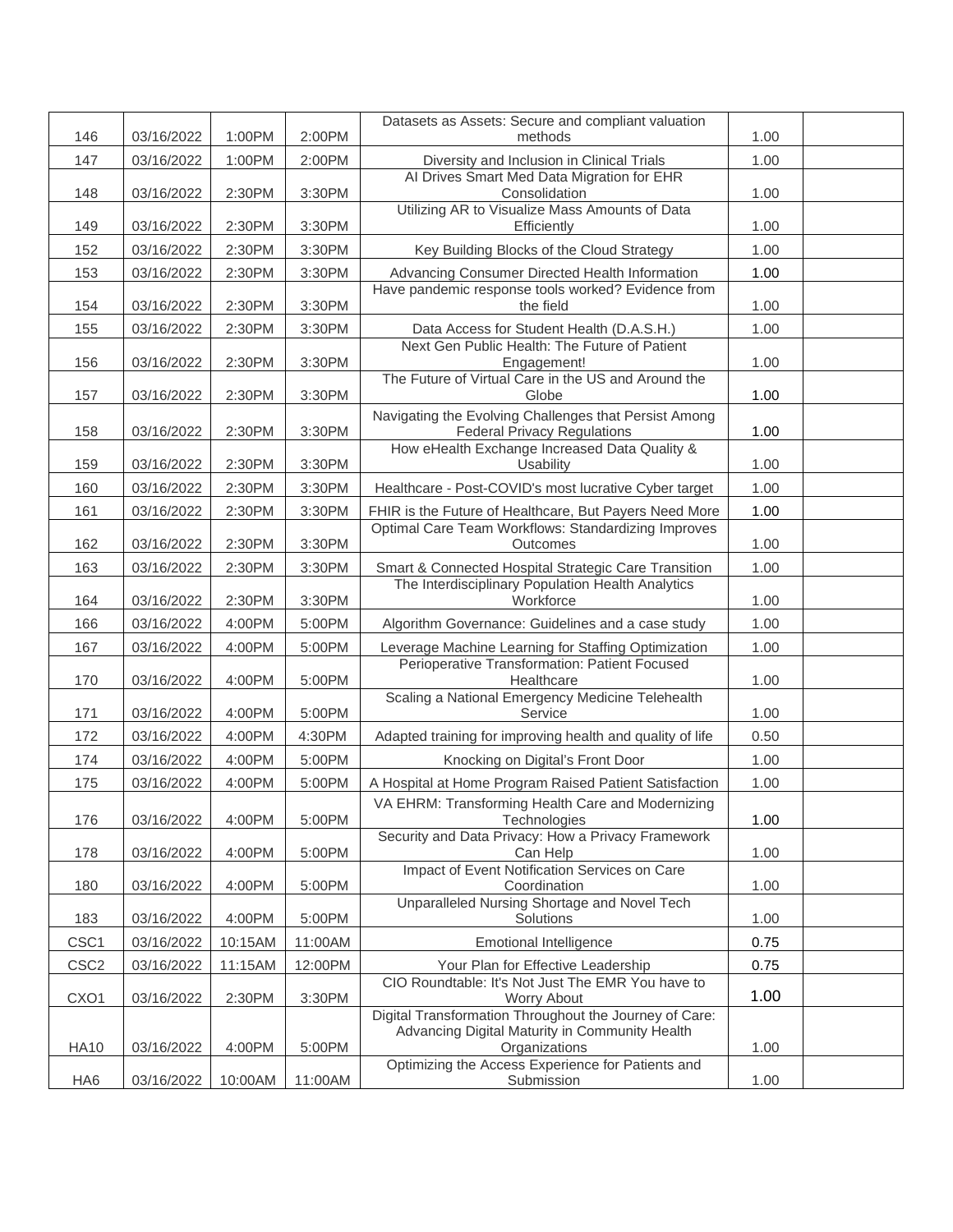| HA7 | 03/16/2022 | 11:30AM | 12:30PM | Driving Health Through Patient Empowerment and Self-<br>Service                  | 1.00 |  |
|-----|------------|---------|---------|----------------------------------------------------------------------------------|------|--|
| HA8 | 03/16/2022 | 1:00PM  | 2:00PM  | Improving Clinical Measures with Digital Health                                  | 1.00 |  |
| HA9 | 03/16/2022 | 2:30PM  | 3:30PM  | Harnessing Data to Advance Quality of Care                                       | 1.00 |  |
|     |            |         |         | Thursday, March 17, 2022                                                         |      |  |
| 185 | 03/17/2022 | 8:30AM  | 9:30AM  | Human Spaceflight and the Advancement of<br>Human/Technology Interfaces          | 1.00 |  |
| 186 | 03/17/2022 | 8:30AM  | 9:30AM  | Remote Patient Monitoring: Reaching Out and Breaking<br>Through                  | 1.00 |  |
| 190 | 03/17/2022 | 8:30AM  | 9:30AM  | Quality In Quality Out: How Two States Tackled Data<br>Quality                   | 1.00 |  |
| 191 | 03/17/2022 | 8:30AM  | 9:30AM  | Innovator's Guide to Consumer-Centric Digital<br>Transformation                  | 1.00 |  |
| 192 | 03/17/2022 | 8:30AM  | 9:30AM  | Achieving More by Lowering the Informatics Skill Floor                           | 1.00 |  |
| 193 | 03/17/2022 | 8:30AM  | 9:30AM  | A Purpose-Driven CHNA to Address Health Disparities                              | 1.00 |  |
| 195 | 03/17/2022 | 8:30AM  | 9:30AM  | Standards and Technology Update from ONC                                         | 1.00 |  |
| 196 | 03/17/2022 | 8:30AM  | 9:30AM  | Threat Modeling Medical Devices: Implementing MDICs<br>Bootcamp                  | 1.00 |  |
| 197 | 03/17/2022 | 8:30AM  | 9:30AM  | Battling Ransomware in Healthcare                                                | 1.00 |  |
| 199 | 03/17/2022 | 8:30AM  | 9:30AM  | EMR "Moving Day" Exposes Precision-Medicine<br><b>Readiness Gaps</b>             | 1.00 |  |
| 201 | 03/17/2022 | 8:30AM  | 9:30AM  | Powering the Future of Work through Projects                                     | 1.00 |  |
| 202 | 03/17/2022 | 8:30AM  | 9:30AM  | Visualization and Geocoding for Equitable Vaccine<br>Access                      | 1.00 |  |
| 207 | 03/17/2022 | 10:00AM | 11:00AM | Healthcare's Supply Chain: An Underestimated Attack<br>Surface                   | 1.00 |  |
| 209 | 03/17/2022 | 10:00AM | 11:00AM | Public Health Response: Resource to Immunization<br>Automation                   | 1.00 |  |
| 211 | 03/17/2022 | 10:00AM | 11:00AM | Developing the Military Medical Digital Patient<br>Experience                    | 1.00 |  |
| 212 | 03/17/2022 | 10:00AM | 11:00AM | How Health IT is Driving Value-Based Care Across the<br>Globe                    | 1.00 |  |
| 214 | 03/17/2022 | 10:00AM | 11:00AM | The Role of HL7 FHIR in Patient Cost Transparency                                | 1.00 |  |
| 216 | 03/17/2022 | 10:00AM | 11:00AM | FHIR is the Future of Healthcare, But Payers Need More                           | 1.00 |  |
| 217 | 03/17/2022 | 10:00AM | 10:30AM | Understanding and Managing Surgical Backlog                                      | 1.00 |  |
| 219 | 03/17/2022 | 10:00AM | 11:00AM | Financial Quantification of the Value of Single Sign-On                          | 1.00 |  |
| 220 | 03/17/2022 | 10:00AM | 11:00AM | The eCQI Resource Center is Listening to you!                                    | 1.00 |  |
| 222 | 03/17/2022 | 11:30AM | 12:30PM | Value-Driven Framework for Evaluating Healthcare<br>Innovations                  | 1.00 |  |
| 226 | 03/17/2022 | 11:30AM | 12:30PM | Building a Continuous Remote Patient Monitoring<br>Program                       | 1.00 |  |
| 227 | 03/17/2022 | 11:30AM | 12:30PM | Creating Real Organizational Value with Advanced<br>Analytics                    | 1.00 |  |
| 228 | 03/17/2022 | 11:30AM | 12:30PM | Developing a Digital Roadmap - the Prisma Health<br>Experience                   | 1.00 |  |
| 229 | 03/17/2022 | 11:30AM | 12:30PM | IT M&A Integration: A Playbook for Accelerating Value                            | 1.00 |  |
| 230 | 03/17/2022 | 11:30AM | 12:30PM | Innovating Patient Centered Solutions in the Live<br><b>Practice Environment</b> | 1.00 |  |
| 232 | 03/17/2022 | 11:30AM | 12:30PM | Mind the Gap: Operating Rules to Improve Business<br>Processes                   | 1.00 |  |
| 233 | 03/17/2022 | 11:30AM | 12:30PM | A Practical Approach to Zero Trust Security in<br>Healthcare                     | 1.00 |  |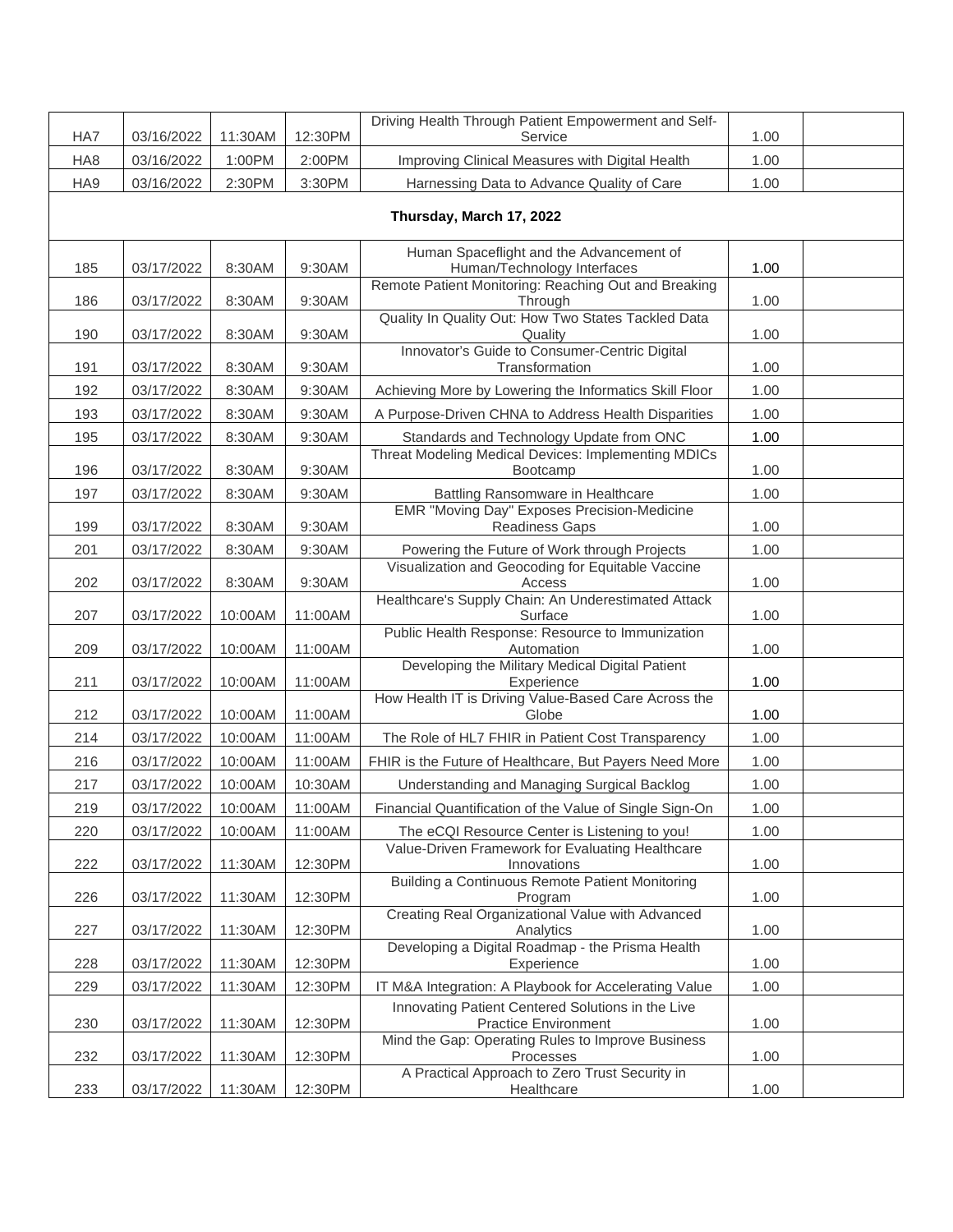| 235 | 03/17/2022 | 11:30AM | 12:30PM | What's Next for Ambient AI in Patient Care                             | 1.00 |  |
|-----|------------|---------|---------|------------------------------------------------------------------------|------|--|
| 236 | 03/17/2022 | 11:30AM | 12:00PM | Creating Online Educational Pipelines in Health<br>Informatics         | 0.50 |  |
| 237 | 03/17/2022 | 11:30AM | 12:30PM | Communications Transition in Response to COVID-19                      | 1.00 |  |
| 238 | 03/17/2022 | 11:30AM | 12:30PM | Customer Experience 2.0: Building Beyond Digital<br>Foundations        | 1.00 |  |
| 239 | 03/17/2022 | 1:00PM  | 2:00PM  | Let's Improve EHR Clinician Data Quality for Necessary<br>Reuse        | 1.00 |  |
| 240 | 03/17/2022 | 1:00PM  | 2:00PM  | Helping Physicians Prepare for the Genomics<br>Revolution              | 1.00 |  |
| 243 | 03/17/2022 | 1:00PM  | 2:00PM  | Developing COVID Care Guidelines at the Speed of<br>Tech               | 1.00 |  |
| 244 | 03/17/2022 | 1:00PM  | 2:00PM  | dQMs: Preparing for the Unknown                                        | 1.00 |  |
| 246 | 03/17/2022 | 1:00PM  | 2:00PM  | Analytics: Healthcare's Achilles Heel or Magic Bullet?                 | 1.00 |  |
| 247 | 03/17/2022 | 1:00PM  | 2:00PM  | Developing a Scalable Model for Remote Patient<br>Monitoring           | 1.00 |  |
| 248 | 03/17/2022 | 1:00PM  | 2:00PM  | Creating an Effective and Efficient Innovation Process                 | 1.00 |  |
| 250 | 03/17/2022 | 1:00PM  | 2:00PM  | The Role of Health IT in Information Blocking<br>Compliance            | 1.00 |  |
| 251 | 03/17/2022 | 1:00PM  | 2:00PM  | <b>Explaining Security Behavior of Healthcare</b><br>Professionals     | 1.00 |  |
| 253 | 03/17/2022 | 1:00PM  | 2:00PM  | Developing a HL7 FHIR(R) Ready Workforce                               | 1.00 |  |
| 254 | 03/17/2022 | 1:00PM  | 2:00PM  | Objective Transfer Criteria Improve Acute Care<br>Transitions          | 1.00 |  |
| 255 | 03/17/2022 | 1:00PM  | 2:00PM  | The Financial Case for Food as Medicine: The ROI<br>Calculator         | 1.00 |  |
|     |            |         |         | Digital System for Community-based Overdose                            |      |  |
| 256 | 03/17/2022 | 1:00PM  | 2:00PM  | Response<br>Delivering Health Outcomes in Africa From the Grass        | 1.00 |  |
| 258 | 03/17/2022 | 2:30PM  | 3:30PM  | Roots<br>Employee Engagement: Retaining the Best Employee              | 0.50 |  |
| 261 | 03/17/2022 | 2:30PM  | 3:30PM  | Talent                                                                 | 1.00 |  |
| 262 | 03/17/2022 | 2:30PM  | 3:30PM  | Building a Virtual Hospital From the Ground Up                         | 1.00 |  |
| 263 | 03/17/2022 | 2:30PM  | 3:30PM  | Quantum computing use cases in healthcare and<br>medicine              | 1.00 |  |
| 264 | 03/17/2022 | 2:30PM  | 3:00PM  | Federal Data Standards: A Look at CMS's and ONC's<br>Key Work          | 1.00 |  |
| 265 | 03/17/2022 | 2:30PM  | 3:30PM  | Managing uncertainty in the transition from volume to<br>value         | 1.00 |  |
| 266 | 03/17/2022 | 2:30PM  | 3:30PM  | EHR Optimization for Improved Clinical & Financial<br>Outcomes         | 1.00 |  |
| 267 | 03/17/2022 | 2:30PM  | 3:30PM  | A Modest Proposal for AI Regulation in Healthcare                      | 1.00 |  |
| 268 | 03/17/2022 | 2:30PM  | 3:30PM  | Austria: Bridging the gaps in Healthcare by a nationwide<br><b>EHR</b> | 1.00 |  |
| 269 | 03/17/2022 | 2:30PM  | 3:30PM  | A Big Data Approach to Cancer Research and<br>Informatics              | 1.00 |  |
| 271 | 03/17/2022 | 2:30PM  | 3:30PM  | Proactive Patient Estimates for True Out-of-Pocket<br>Costs            | 1.00 |  |
| 272 | 03/17/2022 | 2:30PM  | 3:30PM  | How RPI is Fueling a Safe Patient Ambassador Program                   | 1.00 |  |
| 273 | 03/17/2022 | 2:30PM  | 3:30PM  | Feature Selection & k-NN Clustering for Better Peer<br>Groups          | 1.00 |  |
| 274 | 03/17/2022 | 2:30PM  | 3:30PM  | Cybersecurity solutions for expanding healthcare<br>boundaries         | 1.00 |  |
| 275 | 03/17/2022 | 4:00PM  | 4:30PM  | Using Big Data to Predict Chronic Illnesses                            | 0.50 |  |
| 276 | 03/17/2022 | 4:00PM  | 5:00PM  | Fast Following to a SMART Health System                                | 1.00 |  |
| 277 | 03/17/2022 | 4:00PM  | 5:00PM  | Taking Cardiac Rehab Virtual                                           | 1.00 |  |